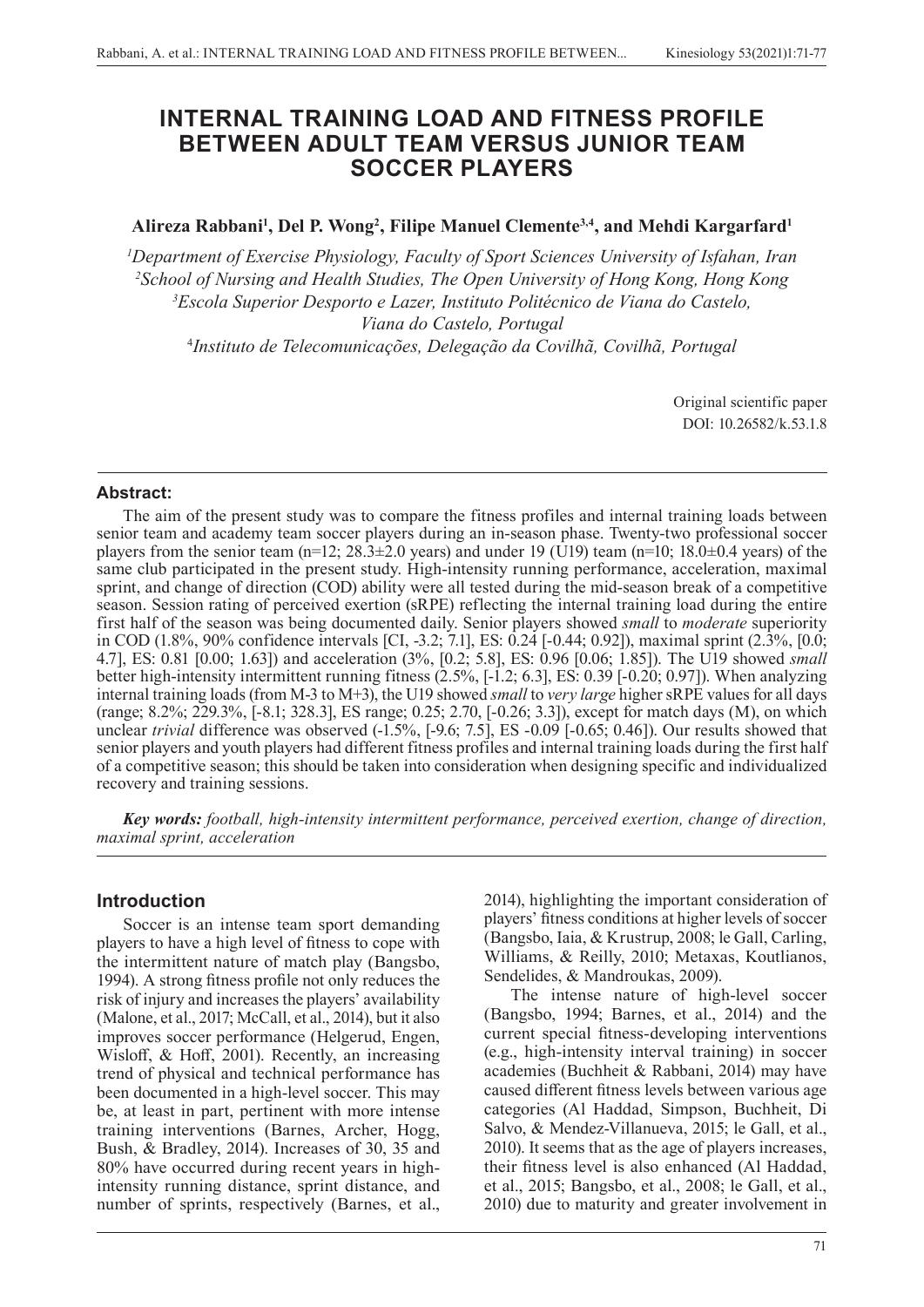training and/or matches with (likely) greater intensities (Jaspers, Brink, Probst, Frencken, & Helsen, 2016). The increasing fitness level trend from youth to adult age categories (Al Haddad, et al., 2015; Bangsbo, et al., 2008; le Gall, et al., 2010) as well as a more suitable fitness profile of players at higher levels of soccer (Al Haddad, et al., 2015; Bangsbo, et al., 2008; Djaoui, Chamari, Owen, & Dellal, 2017; Metaxas, et al., 2009; Mujika, Santisteban, Impellizzeri, & Castagna, 2009; Wong & Wong, 2009) suggest that, in professional clubs, senior team players may show a higher level of fitness than their younger academy peers.

Despite the maturity-induced advantages acquired after the time of puberty by soccer players (le Gall, et al., 2010), the amount of imposed internal training load may also play an important role in fitness improvement (Campos-Vazquez, Toscano-Bendala, Mora-Ferrera, & Suarez-Arrones, 2017; Jaspers, et al., 2016). Campos-Vazquez et al. (2017) have recently shown that perceived accumulated internal training load (i.e., session rating of perceived exertion [sRPE]) is a determinant factor in the changes of high-intensity intermittent fitness in professional players. The *large* positive correlation  $(r > 0.7)$  observed between the accumulated sRPE and changes in the maximal speed reached during the last stage of a 30-15 Intermittent Fitness Test (30-15<sub>IFT</sub>,  $V_{IFT}$ ) showed that internal training load could have paramount importance when monitoring training status of soccer players (Campos-Vazquez, et al., 2017). However, inconsistencies exist in the results of studies on the effect of training load indicators on neuromuscular fitness outcomes (Jaspers, et al., 2016).

Therefore, observing a greater daily internal training load, which is likely responsible for the superior fitness profile of players at higher levels of soccer, would be expected. To the best of our knowledge, however, there is no study which has compared the fitness characteristics and daily internal training loads of senior team players and academy team players over a prolonged period of time. Subsequently, the aim of the present study was to compare the fitness profiles and internal training loads of senior team and academy team soccer players during an in-season phase of annual periodization. We hypothesized that senior team players would present a better fitness profile and tolerate greater amounts of daily internal training loads during the in-season phase.

# **Methods**

# **Experimental approach**

In this study, we aimed to compare the fitness profiles and internal training loads of senior team and youth team soccer players from a single soccer club which competes in the Persian Gulf League of relationship between fitness outcome and internal training loads in soccer players (Campos-Vazquez, et al., 2017; Jaspers, et al., 2016), we collected sRPE daily, as a valid training load measure (Impellizzeri, Rampinini, Coutts, Sassi, & Marcora, 2004) during the first half (i.e., 15 weeks and 10 weeks for the senior team and youth team, respectively) of the competitive season. All players were also tested in terms of acceleration, maximal sprint (Djaoui, et al., 2017), change of direction ability*‒*COD (Draper & Lancaster, 1985), and high-intensity running performance (Buchheit, 2008) as important fitness factors in soccer (Bangsbo, 1994; Barnes, et al., 2014) during the mid-season, one week after the last match of the first half of the season. Acceleration, maximal sprint, and COD ability were all tested in the first testing session; 72 hours later, high-intensity intermittent running performance was assessed using  $30-15$ <sub>IFT</sub>. A standardized 15-minute warm-up preceded both testing sessions, starting with five minutes of linear jogging. Five minutes of dynamic stretching emphasizing lower body limbs was then implemented. The last five minutes of warm-up consisted of progressive running and COD exercises, with rest intervals between actions to prevent the occurrence of a possible fatigue effect. All players from both teams were habituated to all maximal performance tests as they were part of their routine monitoring test battery.

Iran. Based on recent evidence of the dose-response

# **Participants**

Twenty-two professional players from the senior team (n = 12) and U19 team (n = 10) from the same soccer club competing in the Persian Gulf League of Iran participated in the present study (see Table 1). All participants were outfield players competing in the 2015-2016 season at the highest level in their respective age categories. These data were collected as a condition of player monitoring in which player activities were routinely measured over the course of the competitive season; therefore, ethics committee clearance was not required (Winter & Maughan, 2009). However, a letter of informed consent was signed by all participants before they began the study. The experiment protocol conformed to the Helsinki Declaration.

# **Data collection**

# *Testing and training*

High-intensity running performance, acceleration, maximal sprint, and COD ability were all tested during the mid-season break using  $30\n-15<sub>HT</sub>$ (Buchheit, 2008), 10-m acceleration, 30-m linear sprint, and 505 COD (Draper & Lancaster, 1985) tests for important fitness characteristics of professional soccer players (Djaoui, et al., 2017; Paul & Nassis, 2015). All tests were conducted on artifi-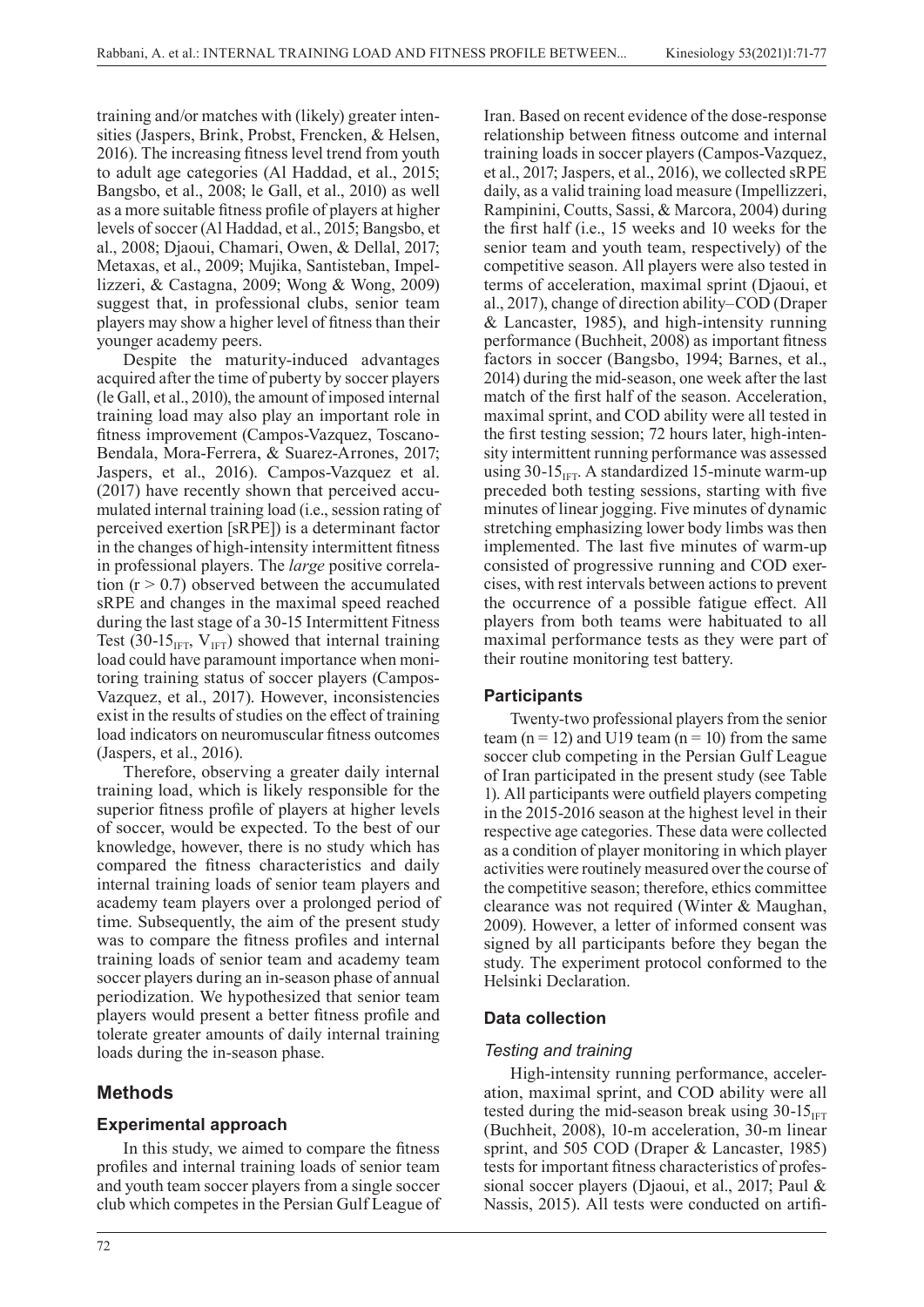cial turf between 10 a.m. and noon, with a similar air temperature (18-20ºC). No official matches or intense workouts were carried out during 48 hours before the assessment. The internal training load during the entire first half of the season of the competitive year was documented daily. Data from the first day after the match (M+1), the second day after the match (M+2), and the third day after the match (M+3) for those players who had not played the match (M) were eliminated from analyses to keep the conditions between both groups as similar as possible. Training protocols were similar for the U19 and senior team groups. The training protocol on the M+1 day was designed to recover players from the match; it included lowto-moderate-intensity aerobic endurance exercises and recovery conditions. Training sessions on M+2 consisted mostly of concurrent resistance and technical training. The protocols on M+3 as well as on three days prior to the match day (M-3) included high-intensity neuromuscular or metabolic training, mostly using small-sided games (SSGs) (Hill-Haas, Dawson, Impellizzeri, & Coutts, 2011). Two days and one day prior to the match day (M-2 and M-1, respectively) were low-load training days, intending to refresh players and to implement tapering strategies to have the maximum potential of players for the upcoming match day.

#### *High-intensity intermittent running performance measure*

The 30-15 $_{IFT}$  is a valid progressive field-based test designed to measure the high-intensity intermittent running performance of team athletes (Buchheit, 2008). In brief, the test consists of 30-second runs interspersed with 15-second recovery phases. The first running level of 30-15 $_{IFT}$  starts at 8 km·h<sup>-1</sup> with 0.5 km·h<sup>-1</sup> speed increments at each level. The length of the test field is 40 m but it is divided in the middle into two separate 20-m parts. At both 40-m terminals and at the middle 20-m line, 3-m zones are created. Running velocity is adjusted with an auditory signal, and the subjects have to reach the 3-m zones when the alarm sounds. The subjects continue running until exhaustion, which is noted by the inability to continue with the imposed running speed and, subsequently, not being within the 3-m zones at the moment of the alarm for three consecutive sounds. The maximal speed reached during the last completed stage of the 30-15 $_{\text{IFT}}$  (V<sub>IFT</sub>) is considered the final performance.

#### *Measures of acceleration, maximal sprint, and change of direction*

Acceleration was assessed using a 10-m sprint from a stationary start position. Maximal sprint was evaluated from a linear 30-m sprinting time. Change of direction ability was measured with a 505 test (Draper & Lancaster, 1985). For the 505 test

the players assumed a starting position 10 m away from the timing gate to reach a high level of acceleration. After completing a 15-m linear sprint, players were instructed to turn (5 m away from the other part of the timing gate) with their preferred foot and to return to pass the timing gate again. For all the acceleration, linear sprint, and COD ability tests, the players were instructed to perform as quickly as possible for three trials with a 5-min recovery between sets; each player's best performance of the three was recorded.

#### *Measure of internal training load*

During all training and match sessions of the first half of the season, RPE and total minutes of training sessions were collected daily for each individual to calculate sRPE as the internal training load (Impellizzeri, et al., 2004). RPE (CR-10-point scale) was assessed 30 min after training sessions; the ratings were made individually. After that, the CR-10 rating was multiplied by the time of training, in minutes. The sRPE has been shown to have high validity as a measure of internal training load (Impellizzeri, et al., 2004), and, recently, its measurements have been shown to be sensitive to changes in intermittent fitness among professional soccer players (Campos-Vazquez, et al., 2017).

#### **Statistical analyses**

The results are presented as mean  $\pm$  SD and/ or 90% confidence intervals (CI). The average sRPE on all days (i.e., M-3, M-2, M-1, M, M+1, M+2, M+3) were calculated for each individual. The pooled average of the sRPE of all training and match sessions was also calculated for each individual as a general index of all sessions' internal training loads. The differences between senior and U19 team players in terms of mean sRPE for each day and in terms of fitness variables were analyzed using magnitude-based inferences (MBI) and Cohen's *d* effect size (ES) with 90% CI (Hopkins, Marshall, Batterham, & Hanin, 2009). Probabilities were also calculated to analyze whether the true difference was lower than, similar to, or higher than the smallest worthwhile difference (Hopkins, et al., 2009). If the probabilities of the effects being either substantially positive or negative were >5%, the effect was reported as unclear; otherwise, the effect was clear and reported as the magnitude of the observed value. The scale was as follows: 25-75 %  $=$  possible; 75-95%  $=$  likely; 95-99%  $=$  most likely;  $>99\%$  = almost certain (Hopkins, et al., 2009).

# **Results**

Subjects' age and anthropometric characteristics are shown in Table 1. Descriptive information on fitness variables of the senior and U19 teams are presented in Table 2. The senior team players showed *possibly-to-likely* superiority (*small* to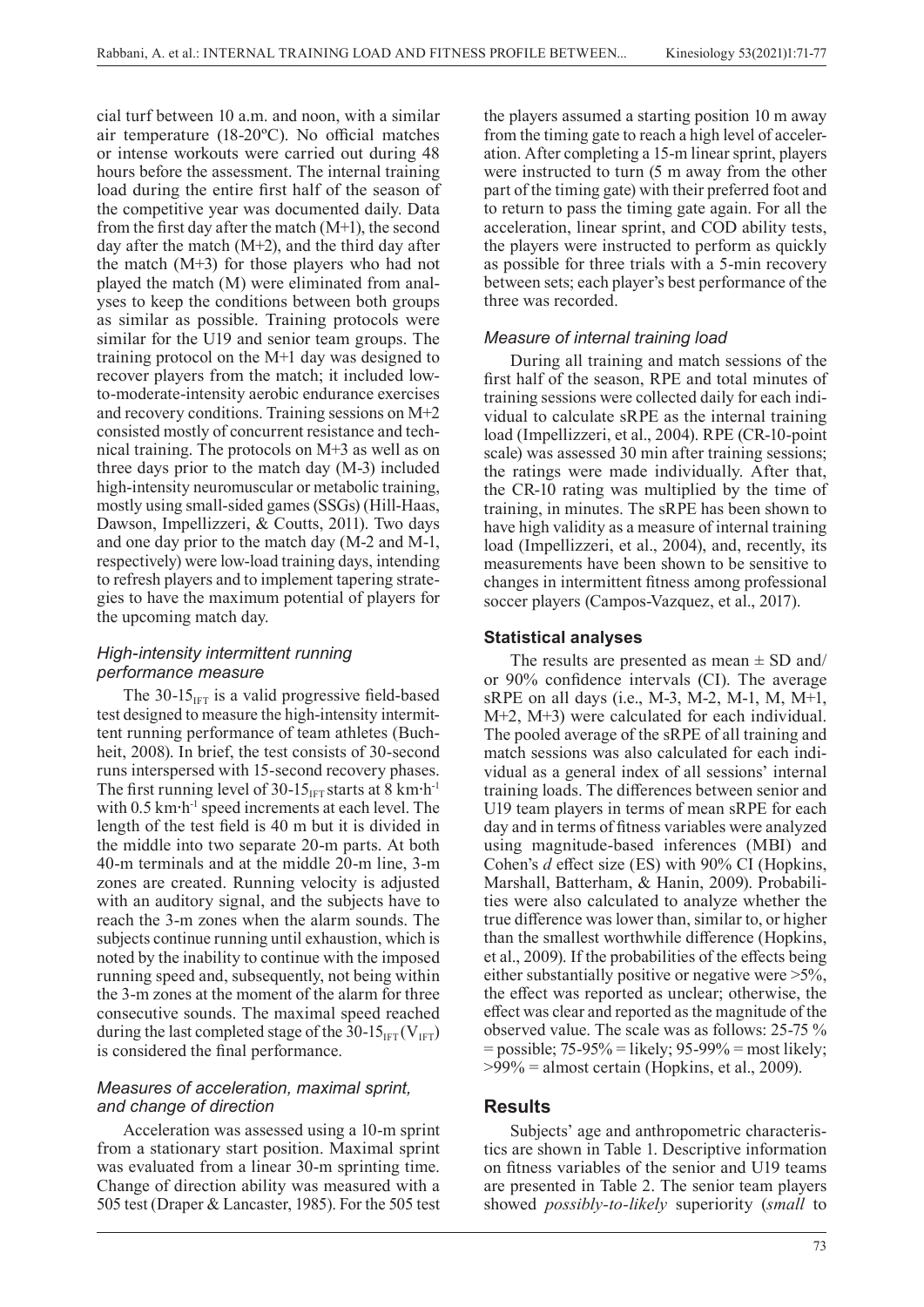*moderate* magnitude) (range: 1.8; 3%, 90% confidence interval: [CI, -3.2; 7.1], ES range: 0.24; 0.96, [-0.44; 1.85]) in COD, maximal sprint and acceleration variables (Figure 1). A *possibly* higher (*small* magnitude) intermittent running performance  $(V_{\text{IFT}})$ , however, was observed in the U19 range; 2.47; 2.70, [1.92; 3.03]) (Figure 2/C). When average sRPE for each individual was pooled from all training sessions, the U19 team players showed *almost certainly* greater (*moderate* magnitude) values than the senior team players (21.7%, [11.0; 33.4], ES 1.12 [0.59; 1.64]).

*Table 1. Subjects' age and anthropometric characteristics*

| Group      | Age (year) | Body mass (kg) | Height (m) | BMI (kg $m^{-2}$ ) |
|------------|------------|----------------|------------|--------------------|
| First team | 28.3(2.0)  | 72.5 (6.6)     | 1.78(0.7)  | 22.6(0.5)          |
| U19        | 18.0(0.4)  | 71.5 (4.9)     | 1.80(0.4)  | 22.2(1.5)          |

Note: BMI – body mass index

*Table 2. Fitness profile of subjects* 

| Group            | Acceleration (0-10 m)<br>time(s) | Maximal sprint (0-30 m)<br>time(s) | COD<br>time(s) | $V_{\text{IFT}}$<br>$(km·h-1)$ |
|------------------|----------------------------------|------------------------------------|----------------|--------------------------------|
| First team       | 1.80(0.05)                       | 4.20(0.11)                         | 2.31(0.15)     | 19.0(1.0)                      |
| U19              | 1.85(0.07)                       | 4.30(0.14)                         | 2.35(0.12)     | 19.5(0.7)                      |
| Effect size (CI) | 0.96(0.90)                       | 0.81(0.81)                         | 0.24(0.68)     | $-0.39(0.58)$                  |

Note:  $V_{IF}$  – maximal velocity reached in the last stage of the 30-15 Intermittent Fitness Test; CI – confidence interval; COD – changeof-direction





*Figure 1. Standardized differences (90% confidence intervals) in fitness variables between the groups. Shaded area refers to the range of trivial difference (see Methods).*

team (2.5%, [-1.2; 6.3], ES 0.39 [-0.2; 0.97]) (Figure 1). When analyzing internal training load measures for each day (from M-3 to M+3), the U19 team showed *likely-to-almost certainly* higher (*small* to *very large* magnitude) sRPE for all days (range; 8.2; 229.3%, [-8.1; 328.3], ES range; 0.25; 2.70, [-0.26; 3.3]) except for the match day (M), in which *unclear trivial* difference was observed (-1.5%, [-9.6; 7.5], ES -0.09 [-0.65; 0.46]) (Figure 2). *Almost certainly very large* differences in sRPE were observed on the first and second days after the match (i.e., M+1, M+2) (range; 105.5; 229.3%, [-74.9; 328.3], ES



Note:  $ES$  – effect size;  $30-15_{IFT}$  –  $30-15$  Intermittent Fitness Test;  $V_{IFT}$  – maximal velocity reached during the last stage of 30-15 $_{IF}$ ; sRPE – session RPE; RPE – rate of perceived exertion; AU – arbitrary units.

*Figure 2. Training load differences between the groups expressed as A) absolute differences between the groups in sRPE or B) absolute differences between the groups in RPE. Part C also shows the standardized differences (90% confidence intervals) in sRPE between the groups. Shaded area refers to the range of trivial differences.*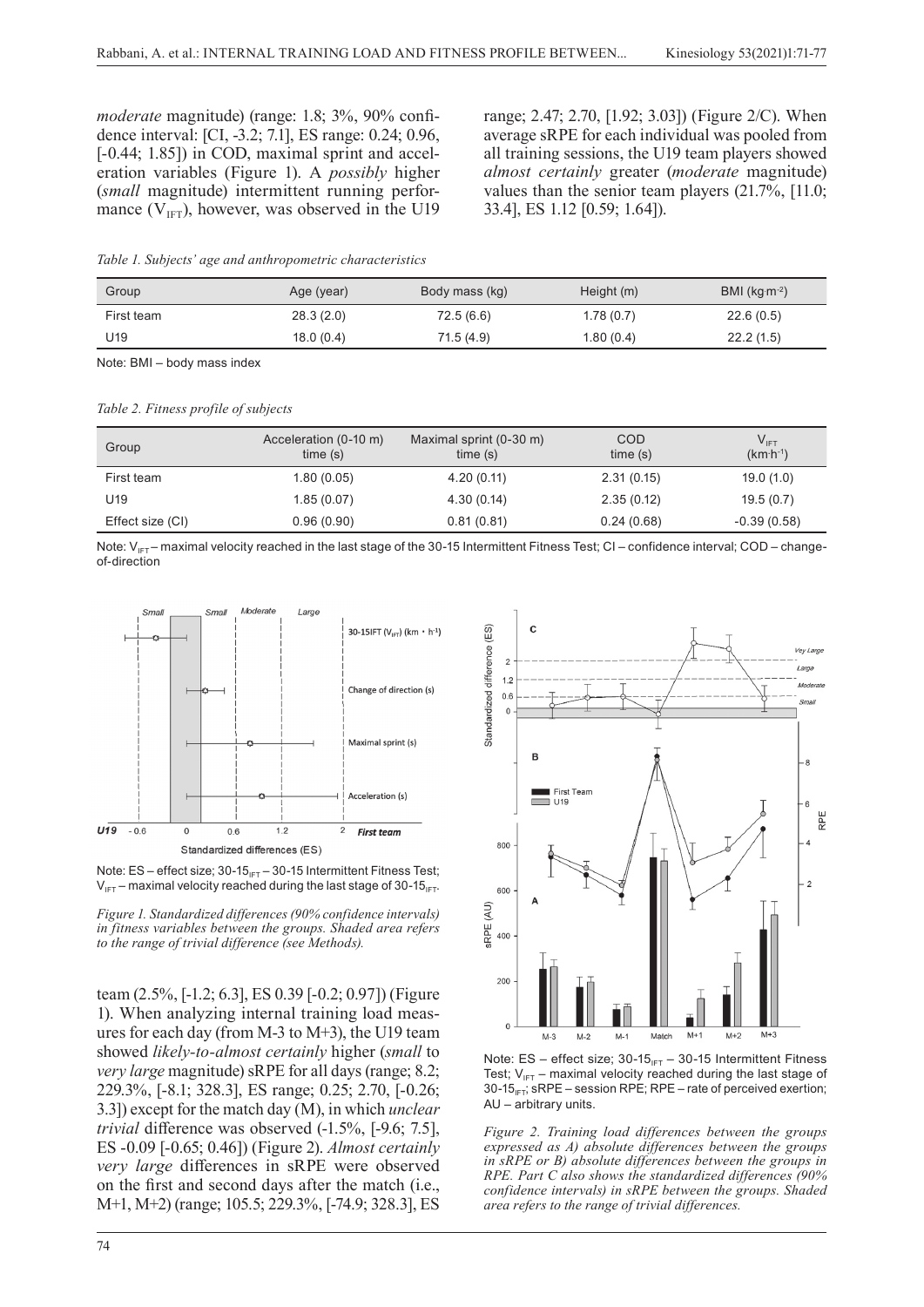#### **Discussion and conclusions**

The aim of the present study was to compare the fitness profiles and internal training loads of senior team and academy team soccer players during in-season. We hypothesized that the senior team players would have better fitness profiles and would be able to tolerate a greater amount of daily internal training loads than the academy players. Although the senior players had *small* to *moderate* levels of superiority in acceleration, maximal sprint, and COD abilities, the U19 team players were slightly better in terms of high-intensity intermittent running performance. The analyses of internal training loads showed that the U19 players tolerated *small* to *very large* higher levels of sRPE in training days. However, there was an unclear *trivial* difference in the internal training load on the match day between the groups.

Our results show that the senior team players have better fitness characteristics in maximal sprint, acceleration, and COD abilities. These findings are consistent with results from previous studies that showed superior speed or COD ability among older and/or higher-level players (Al Haddad, et al., 2015; Drozd, et al., 2017; le Gall, et al., 2010; Mujika, et al., 2009; Wong & Wong, 2009). Having greater neuromuscular fitness to receive and pass the ball in a short moment, to shoot the ball strongly, to quickly dribble through opponents, to change pace immediately, and, in general, to be a winner in duels are essential needs in today's soccer, as the pace of matches is faster than in a previous decade (Barnes, et al., 2014). While it has been reported that more mature or higher-level players have a greater ability to perform high-intensity intermittent running (Bangsbo, et al., 2008; Buchheit, 2010; Mujika, et al., 2009), our results showed the opposite. It was surprising that the senior team professional players covered shorter distances than the academy players in the high-intensity intermittent running assessment. It might indicate a potential accumulated fatigue or insufficient recovery in this aspect among senior players during the first half of the competitive season.

Probably, the *moderately* lower level of received internal training load during in-season among the senior team players may be responsible for such a surprising result. The dose-response relationship between internal training load and changes in aerobic fitness have been reported in literature (Castagna, Impellizzeri, Chaouachi, Bordon, & Manzi, 2011; Castagna, Impellizzeri, Chaouachi, & Manzi, 2013; Jaspers, et al., 2016) and, more specifically, Campos-Vazquez et al. (2017) have recently shown that accumulated sRPE is a major determinant of high-intensity intermittent fitness changes among professional players. The senior team players showed better neuromuscular fitness in acceleration, maximal sprint, and COD abilities,

regardless of the lower received internal training load in our study and of the inconsistent results of literature in terms of the role of accumulated loads in neuromuscular fitness change (Jaspers, et al., 2016). Less trainability of speed-related traits than of aerobic fitness traits is proposed as an explanation. Furthermore, the higher values of speedrelated fitness observed in the senior team players in our study were in line with previous reports (Al Haddad, et al., 2015; le Gall, et al., 2010; Mujika, et al., 2009), which may be associated with possible coaches' special talent identification strategies and with the greater chances of faster players for being selected to play at the highest level.

Interestingly, similar sRPE values were recorded for both groups on the match day. This shows that soccer match play demands players to perform maximally; whether the player has a strong or poor fitness profile, he may have to perform to his full potential. *Very large* differences were observed in training load on M+1 and M+2. This may be related to a longer recovery time that the players with less high-intensity intermittent running fitness needed than their fitter counterparts (i.e., senior vs. U19 team players) (Rabbani & Buchheit, 2016). Whether coaches have concerns about implementing more intense training or whether senior team players try to avoid higher intensities during post-match sessions, is not clear. More research is needed to further clarify this scenario.

Therefore, it seems that the lower high-intensity running fitness profiles of senior team players in the Persian Gulf League of Iran is associated with the implementation of less intense training plans. The results of the present study suggest that increasing the training load or improving the recovery strategy during the first half of a competitive year is desirable among professional players. Implementing high-intensity interval training is a special training method that has been shown to improve the highintensity intermittent performance of athletes (Buchheit & Laursen, 2013; Buchheit & Rabbani, 2014) and it can be implemented during in-season (Dupont, Akakpo, & Berthoin, 2004).

As with any study, our research has some limitations. The external load was not monitored to control for physical impact of the training process on the players' responses. Despite that, our approach revealed important findings for soccer practitioners. Strength and conditioning coaches of senior teams should be aware of the importance of developing optimal high-intensity fitness levels to ensure that players are ready to optimize their performance and responses to physical demands of training and matches.

The results of the present study showed that the senior team players were *moderately* faster than the junior academy players. The COD ability of senior team players was also better than that of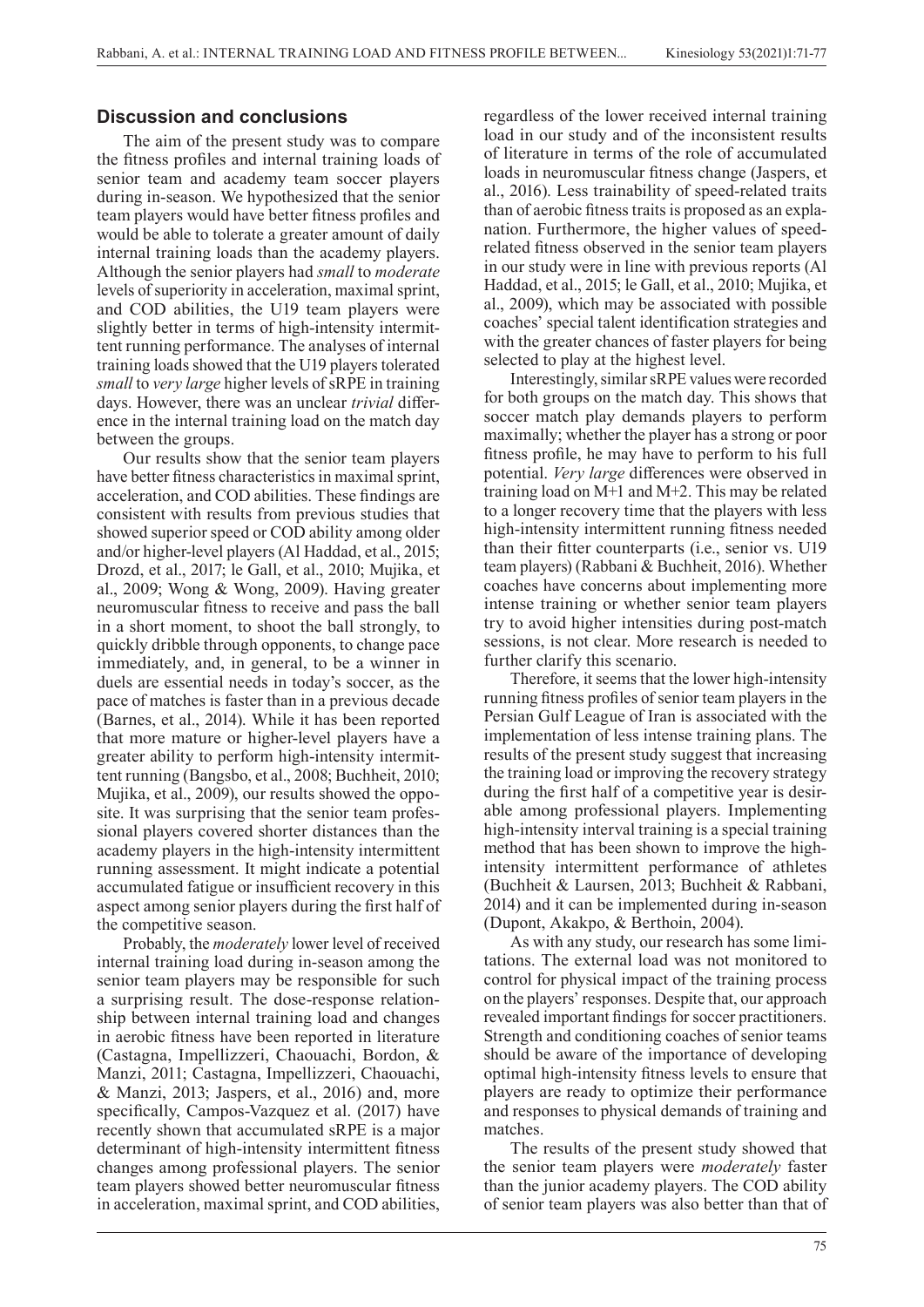their younger peers, with a *small* effect size. The youth players, however, had a *small* better highintensity intermittent fitness profiles than the senior team players. Although senior team players may have stronger fitness profile in all factors than their younger counterparts in many professional clubs, this was not the case in the present study. The perceived internal training load of youth players was higher during almost all training days in the first half of a competitive season, which may be responsible for the weak high-intensity intermittent fitness profiles of senior team players in this study (Campos-Vazquez, et al., 2017). Therefore, strength and conditioning soccer coaches are encouraged to increase training intensity for senior players to enable them to reach a desirable level of perceived training load and to have better high-intensity intermittent fitness profiles.

#### **References**

- Al Haddad, H., Simpson, B.M., Buchheit, M., Di Salvo, V., & Mendez-Villanueva, A. (2015). Peak match speed and maximal sprinting speed in young soccer players: Effect of age and playing position. *International Journal of Sports Physiology and Performance, 10*(7), 888-896.
- Bangsbo, J. (1994). The physiology of soccer—With special reference to intense intermittent exercise. *Acta Physiologica Scandinavica. Supplementum, 619*, 1-155.
- Bangsbo, J., Iaia, F.M., & Krustrup, P. (2008). The Yo-Yo intermittent recovery test. *Sports Medicine, 38*(1), 37-51.
- Barnes, C., Archer, D., Hogg, B., Bush, M., & Bradley, P. (2014). The evolution of physical and technical performance parameters in the English Premier League. *International Journal of Sports Medicine, 35*(13), 1095-1100.
- Buchheit, M. (2008). The 30-15 Intermittent Fitness Test: Accuracy for individualizing interval training of young intermittent sport players. *Journal of Strength and Conditioning Research, 22*(2), 365-374.
- Buchheit, M. (2010). The 30–15 Intermittent Fitness Test: 10 year review. *Myorobie Journal, 1*(1), 1-9.
- Buchheit, M., & Laursen, P.B. (2013). High-intensity interval training, solutions to the programming puzzle—Part I. *Sports Medicine, 43*(5), 313-338.
- Buchheit, M., & Rabbani, A. (2014). The 30-15 Intermittent Fitness Test versus the Yo-Yo Intermittent Recovery Test Level 1: Relationship and sensitivity to training. *International Journal of Sports Physiology and Performance, 9*(3), 522-524.
- Campos-Vazquez, M.A., Toscano-Bendala, F.J., Mora-Ferrera, J.C., & Suarez-Arrones, L.J. (2017). Relationship between internal load indicators and changes on intermittent performance after the preseason in professional soccer players. *The Journal of Strength and Conditioning Research, 31*(6), 1477-1485.
- Castagna, C., Impellizzeri, F.M., Chaouachi, A., Bordon, C., & Manzi, V. (2011). Effect of training intensity distribution on aerobic fitness variables in elite soccer players: A case study. *The Journal of Strength and Conditioning Research, 25*(1), 66-71.
- Castagna, C., Impellizzeri, F.M., Chaouachi, A., & Manzi, V. (2013). Preseason variations in aerobic fitness and performance in elite-standard soccer players: A team study. *The Journal of Strength and Conditioning Research, 27*(11), 2959-2965.
- Djaoui, L., Chamari, K., Owen, A.L., & Dellal, A. (2017). Maximal sprinting speed of elite soccer players during training and matches. *The Journal of Strength and Conditioning Research, 31*(6), 1509-1517.
- Draper, J., & Lancaster, M. (1985). The 505 test: A test for agility in the horizontal plane. *Australian Journal of Science and Medicine in Sport, 17*(1), 15-18.
- Drozd, M., Krzysztofik, M., Nawrocka, M., Krawczyk, M., Kotuła, K., Langer, A., & Maszczyk, A. (2017). Analysis of the 30-m running speed test results in soccer players in third soccer leagues. *Turkish Journal of Kinesiology*, 3(1), 1-5.
- Dupont, G.G., Akakpo, K., & Berthoin, S. (2004). The effect of in-season, high-intensity interval training in soccer players. *The Journal of Strength and Conditioning Research, 18*(3), 584-589.
- Helgerud, J., Engen, L.C., Wisloff, U., & Hoff, J. (2001). Aerobic endurance training improves soccer performance. *Medicine and Science in Sports and Exercise, 33*(11), 1925-1931.
- Hill-Haas, S.V., Dawson, B., Impellizzeri, F.M., & Coutts, A.J. (2011). Physiology of small-sided games training in football. *Sports Medicine, 41*(3), 199-220.
- Hopkins, W., Marshall, S., Batterham, A., & Hanin, J. (2009). Progressive statistics for studies in sports medicine and exercise science. *Medicine and Science in Sports and Exercise, 41*(1), 3-13.
- Impellizzeri, F.M., Rampinini, E., Coutts, A.J., Sassi, A., & Marcora, S.M. (2004). Use of RPE-based training load in soccer. *Medicine and Science in Sports and Exercise, 36*(6), 1042-1047.
- Jaspers, A., Brink, M.S., Probst, S.G., Frencken, W.G., & Helsen, W.F. (2016). Relationships between training load indicators and training outcomes in professional soccer. *Sports Medicine*, 47(3), 533-544.